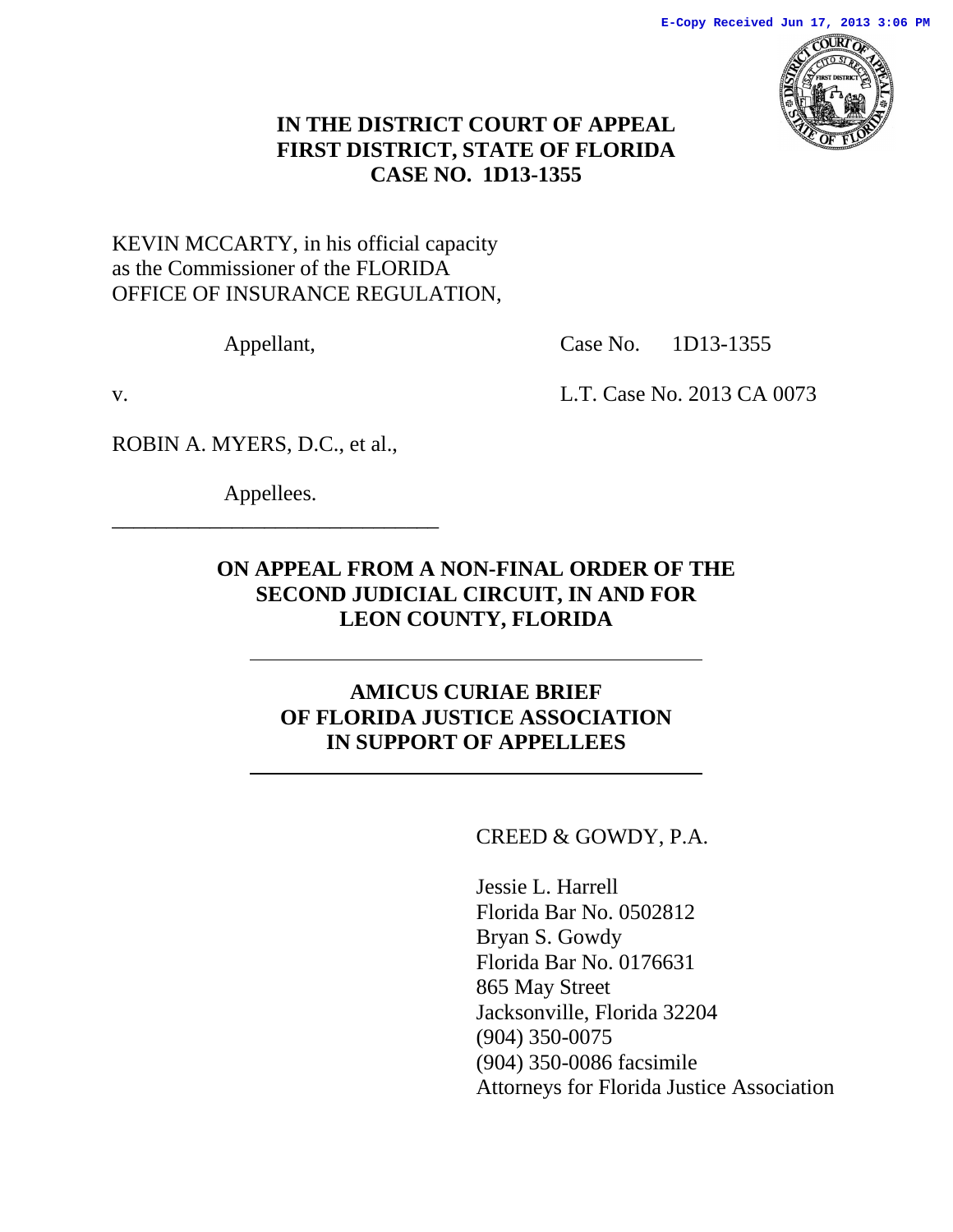# **TABLE OF CONTENTS**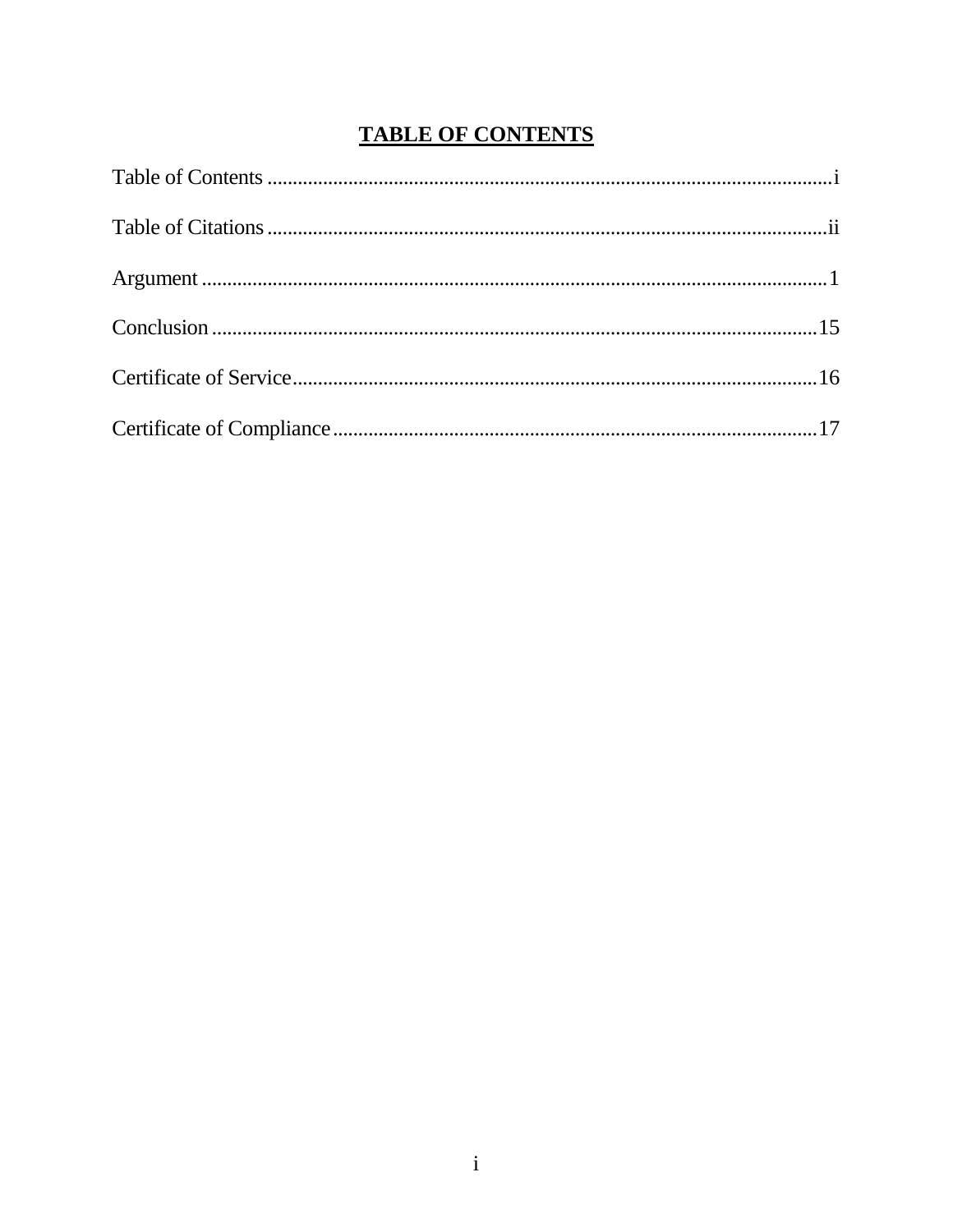# **TABLE OF CITATIONS**

# **CASES**

| Allstate Ins. Co. v. Holy Cross Hosp., Inc., 961 So. 2d 328 (Fla. 2007)3                                    |
|-------------------------------------------------------------------------------------------------------------|
|                                                                                                             |
|                                                                                                             |
| Lasky v. State Farm Ins. Co., 296 So. 2d 9 (Fla. 1974)3, 4, 8, 9                                            |
|                                                                                                             |
| State Farm. Mut. Auto. Ins. Co. v. Nichols, 932 So. 2d 1067 (Fla. 2006)10                                   |
| Westphal v. City of St. Petersburg/City of St. Petersburg Risk Mgmt.,<br>Case No. 1D12-3563, 2013 WL 718653 |

# **STATUTES**

# **OTHER AUTHORITIES**

|--|--|--|--|--|--|--|--|--|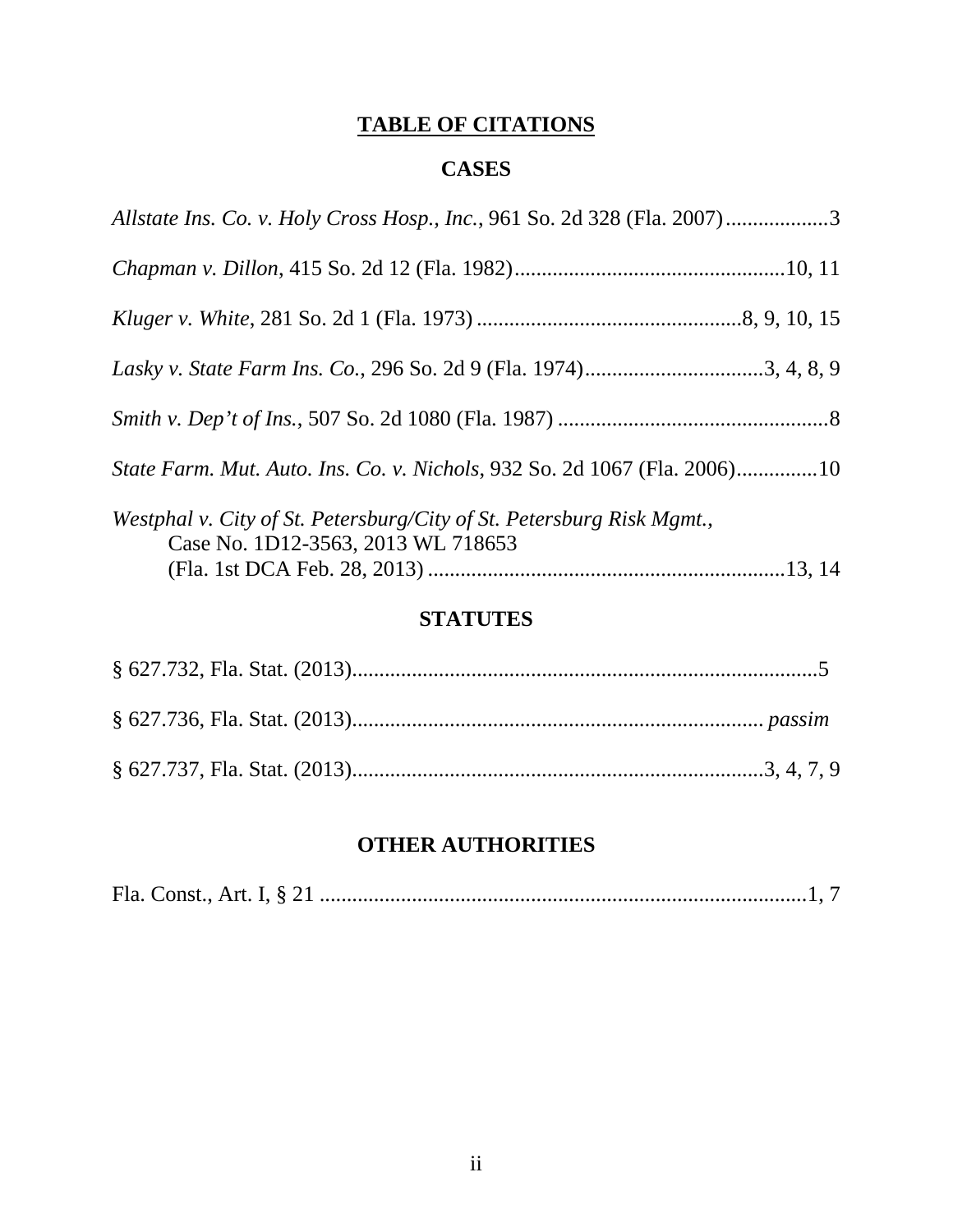#### **STATEMENT OF AMICUS IDENTITY AND INTEREST**

The Florida Justice Association ("FJA") files this amicus curiae brief in support of the Appellees. Formerly known as the Academy of Florida Trial Lawyers, the FJA is a voluntary statewide association of more than 3,000 trial lawyers whose practices emphasize the protection of the personal and property rights of individuals. Members of the FJA are pledged to the preservation of the American legal system, the protection of individual rights and liberties, the evolution of the common law, and the right of access to courts. The FJA has been involved as amicus curiae in hundreds of cases in the Florida appellate courts.

The FJA's interest in this case is in preserving the constitutionallyguaranteed right of Florida citizens, like Jane Doe in this case, to have access to the courts of this State. Fla. Const., art. I, § 21. The 2012 Personal Injury Protection ("PIP") legislation not only strips citizens injured by motor vehicle accidents of their ability to receive payment for necessary medical care, but also retains bars to the courthouse. The coverage afforded under the 2012 PIP amendments is no longer a reasonable alternative to being able to seek full compensation in a court of law.

The undersigned counsel is representing the FJA on a pro bono basis and is receiving no compensation or promise of compensation from any party.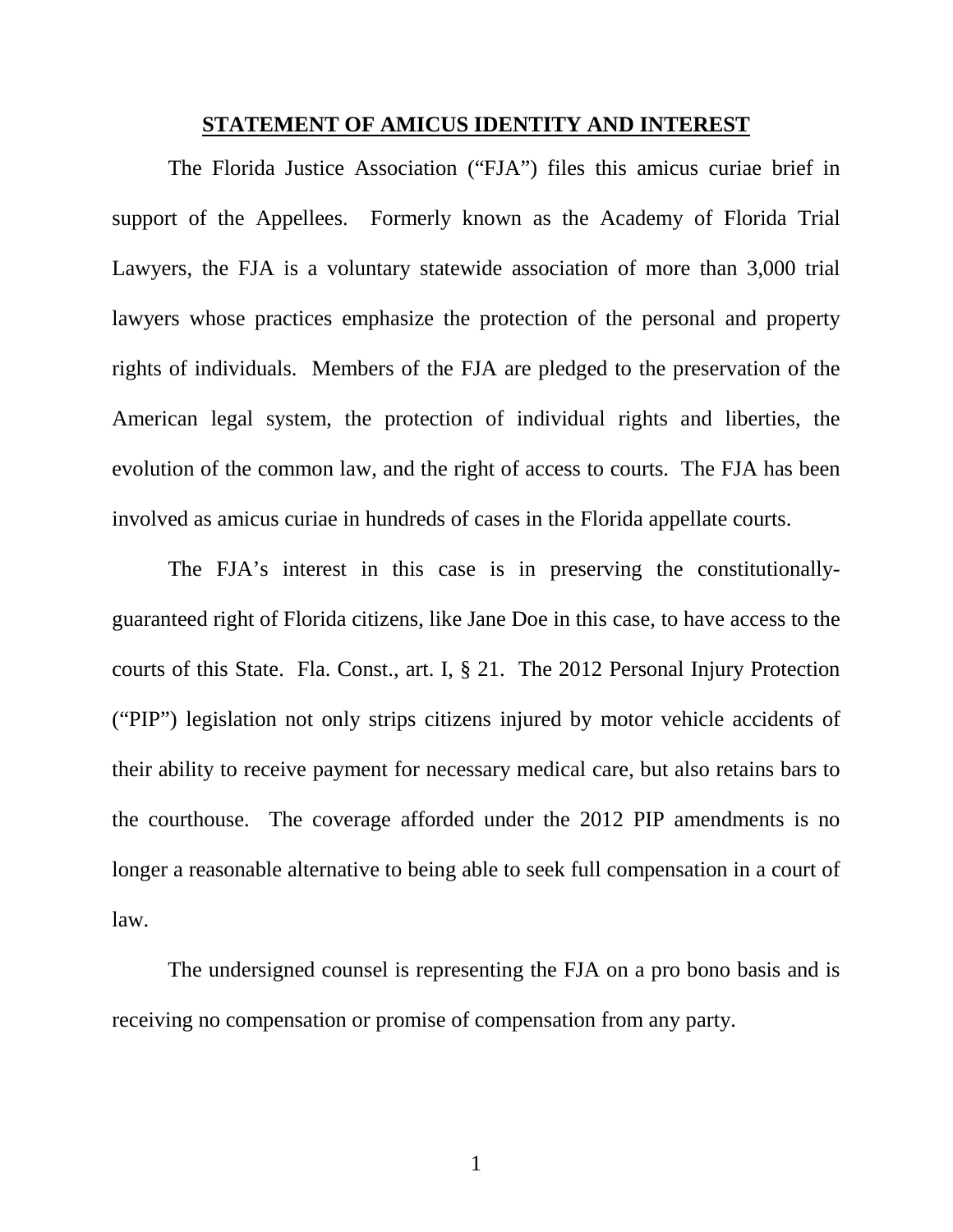#### **SUMMARY OF ARGUMENT**

The trial court did not err in enjoining Appellant from enforcing the new provisions in section 627.736 that: (1) require medical treatment within 14 days to have any PIP coverage; (2) limit coverage to a quarter of that purchased unless a limited class of physicians declares an "emergency medical condition," a term which is itself amorphous; and (3) prevent coverage for certain types of medically-necessary treatment under all circumstances.<sup>[1](#page-4-0)</sup> PIP was designed to offer speedy payment of "major and salient economic losses," regardless of fault, in exchange for certain limitations on the recoverable damages at law. Historically, the Florida Supreme Court has considered that this trade-off is a reasonable alternative to access to the courts. With the new amendments, however, PIP is no longer a "reasonable alternative."

In its initial brief, Appellant takes the position that the 2012 PIP amendments are not constitutionally infirm because Florida citizens are merely receiving "fewer massages and acupuncture visits," but they can still "recover 'their major and salient economic losses.'" (Init. Br. at 25.) As advocates who work closely with injured citizens in this State, the FJA disagrees. The 2012 PIP amendments will have a catastrophic impact on persons injured in motor vehicle accidents, often preventing them from receiving *any* benefits under their PIP

<span id="page-4-0"></span><sup>&</sup>lt;sup>1</sup> The amendments arose in House Bill 119, Chapter 2012-197,  $\S$  10, Laws of Florida, and will be referred to herein as the 2012 PIP amendments.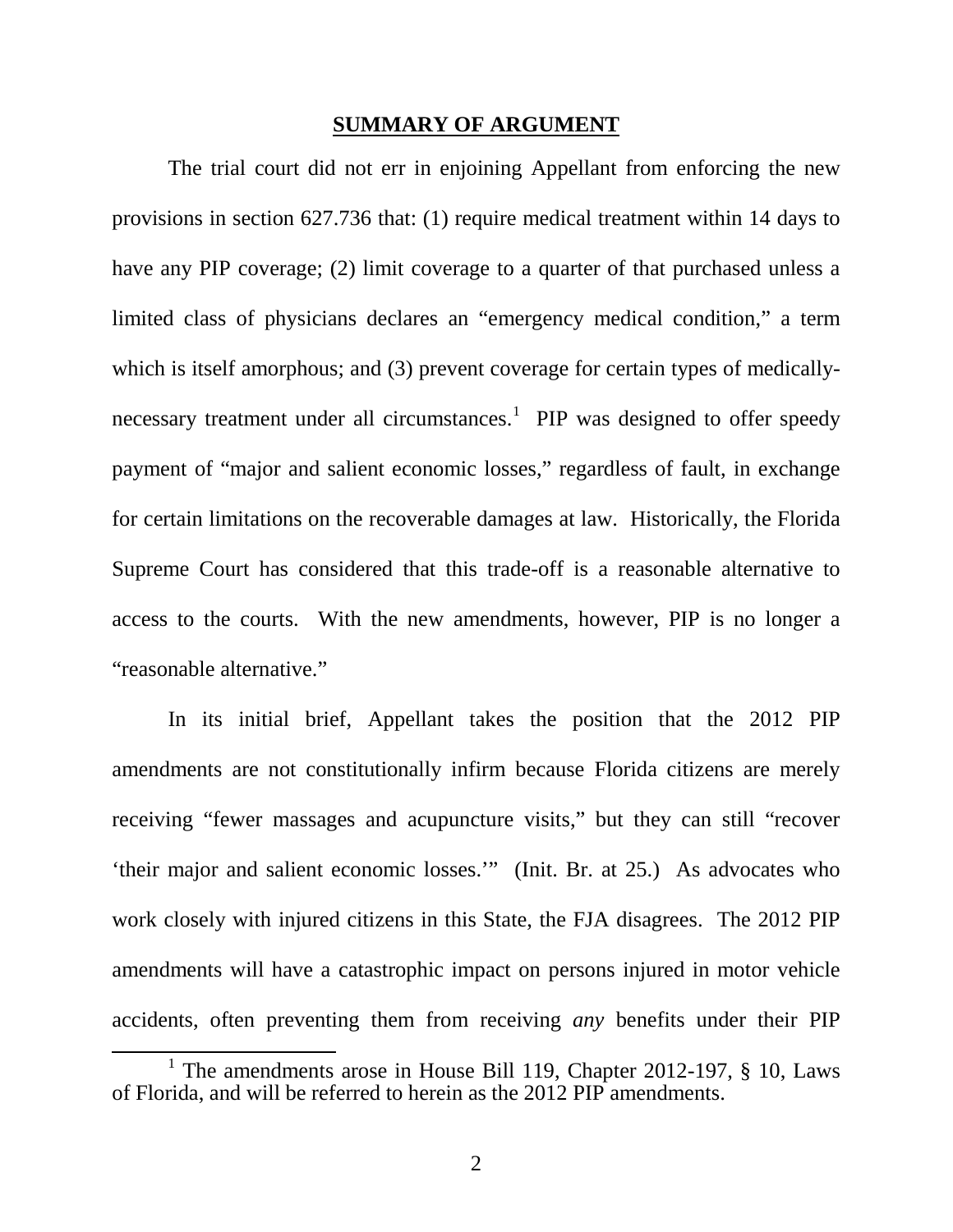policies, and yet still being precluded from recovering against an at-fault driver until damages exceed their \$10,000 policy limits. The result is that tortfeasors still retain the right to a \$10,000 immunity from litigation, and no liability for noneconomic damages unless the plaintiff suffered a permanent injury, even though the plaintiff may not have received a penny in PIP benefits. This is an unworkable situation and is not a reasonable alternative to the constitutionally-guaranteed right to seek "redress of any injury" in the courts of this State.

#### **ARGUMENT**

## **I. OPERATION OF THE CURRENT PIP STATUTES.**

When the Legislature required PIP coverage as part of the Florida Motor Vehicle No-Fault Law, its goal was to provide "swift and virtually automatic payment" for injured motorists. *Allstate Ins. Co. v. Holy Cross Hosp., Inc.*, 961 So. 2d 328, 332 (Fla. 2007). To this end, and under the current version of the No-Fault Law, the Legislature requires all motorists in the State to carry \$10,000 in PIP insurance, which would pay medical and disability benefits regardless of fault. *See* § 627.736(1), Fla. Stat. (2013). In exchange for this no-fault compensation system, the Legislature set up two distinct bars to the courthouse. First, a person may not recover tangible damages from a tortfeasor until his damages exceed "his applicable policy limits." *Lasky v. State Farm Ins. Co.*, 296 So. 2d 9, 14 (Fla. 1974); § 627.737(1), Fla. Stat. (2013). This is true even though benefits are not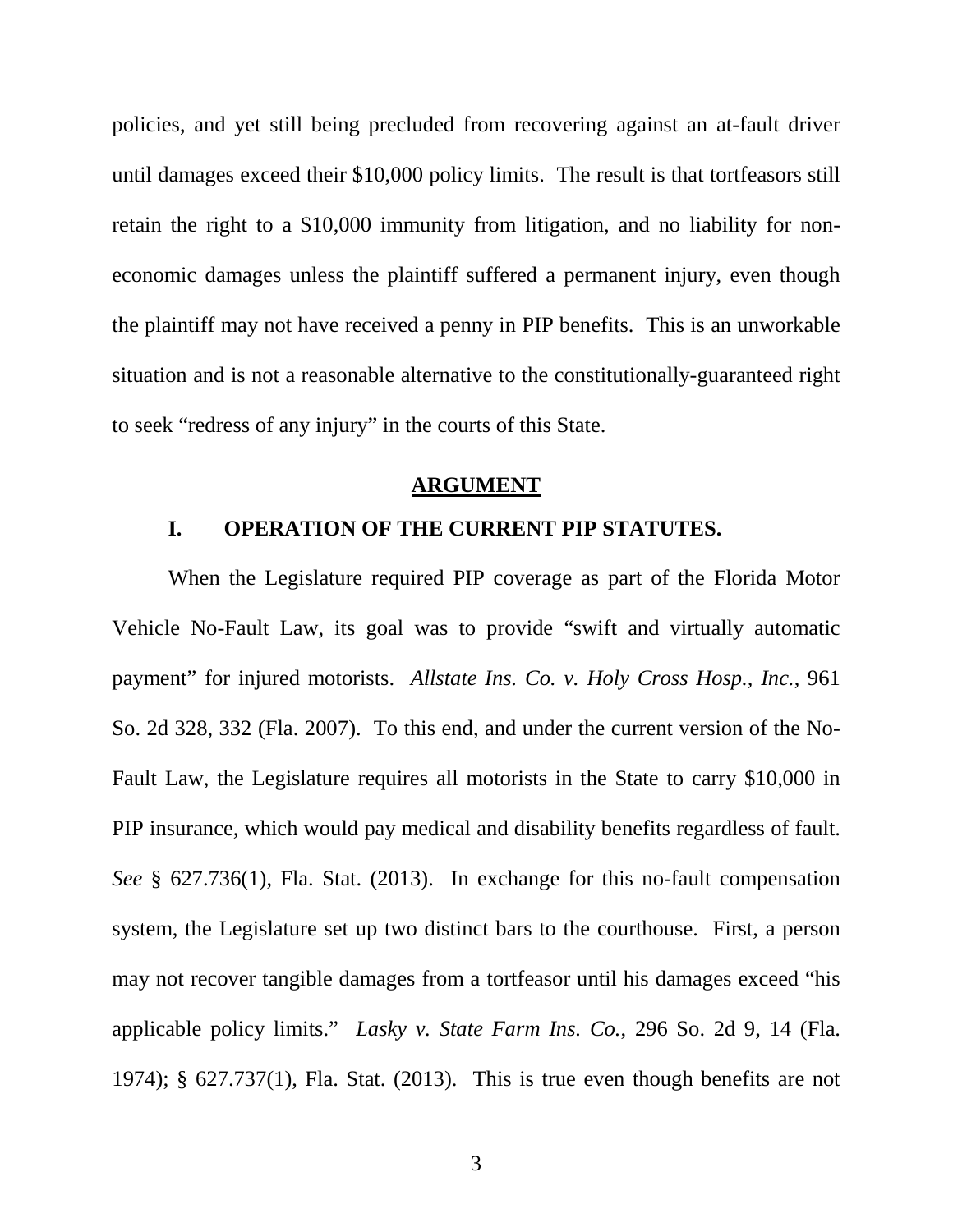actually payable due to an authorized exclusion. *Lasky v. State Farm Ins. Co.*, 296 So. 2d 9, 14 (Fla. 1974); § 627.737(1), Fla. Stat. (2013). Second, an injured party may not recover in tort for intangible damages unless he has suffered permanent injury or death. *See* § 627.737(2), Fla. Stat. (2013). Thus, if an injured person's damages are not permanent and total less than \$10,000, the suit will be dismissed. *See* § 627.737(3), Fla. Stat. (2013).

However, the 2012 PIP amendments placed further, additional restrictions on the ability of injured motorists to recover for their losses. In section 627.736, Florida Statutes, the Legislature now requires all motorists to carry \$10,000 in medical and disability benefits, but allows substantially less in benefits to be paid under certain, not-uncommon, circumstances.

First, an injured motorist may only receive \$2,500 in benefits – despite being required to maintain \$10,000 in insurance – if a physician, physician's assistant, dentist, or advanced registered nurse practitioner declares that the claimant "did not have an emergency medical condition." § 627.736(1)(a)4, Fla. Stat. (2013). An "emergency medical condition" is defined as

a medical condition manifesting itself by acute symptoms of sufficient severity, which may include severe pain, such that the absence of immediate medical attention could reasonably be expected to result in any of the following:

(a) Serious jeopardy to patient health.

(b) Serious impairment to bodily functions.

(c) Serious dysfunction of any bodily organ or part.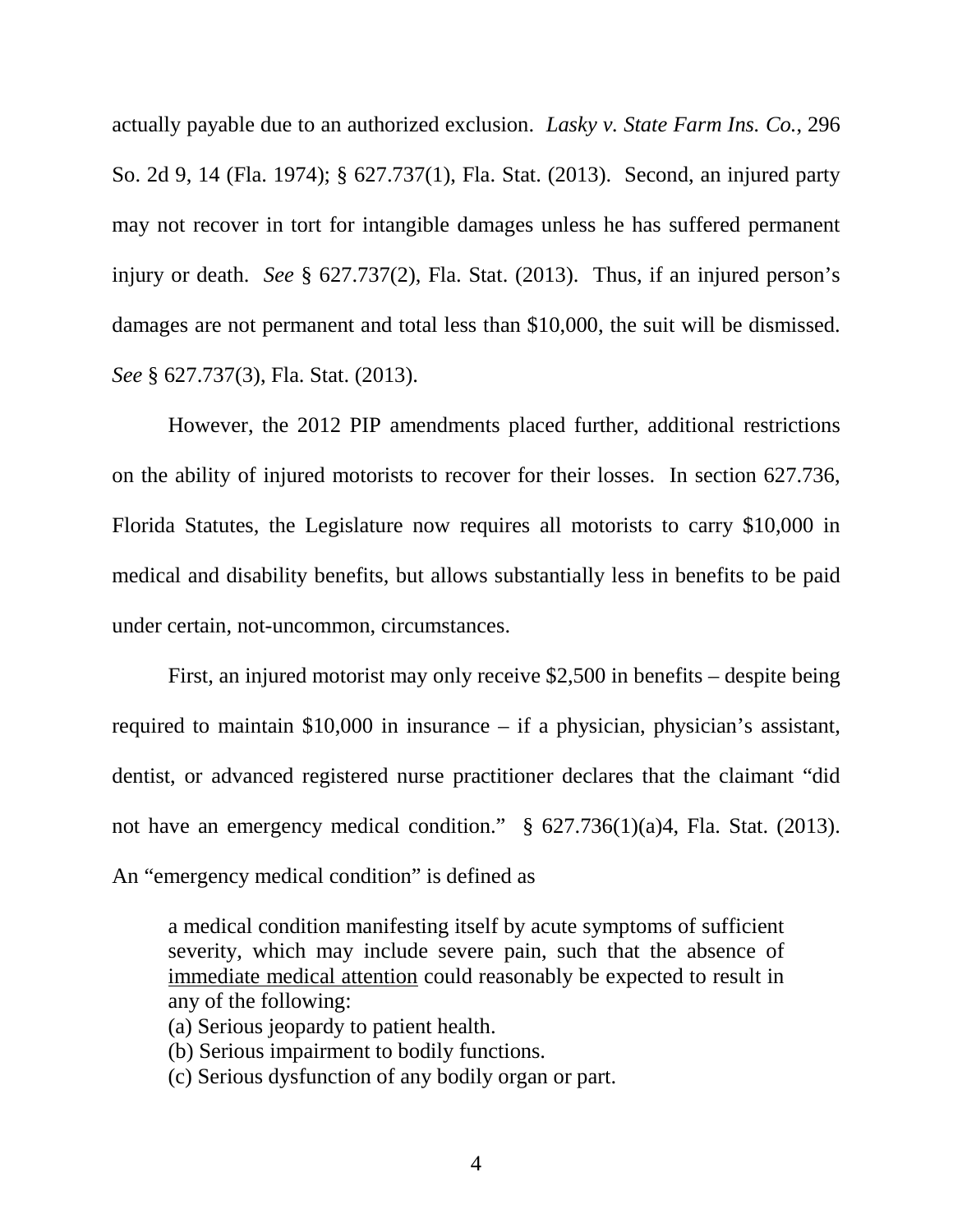§ 627.732(16), Fla. Stat. (2013) (emphasis added). Under this definition, a listed health care provider could determine that an accident victim who did not immediately proceed to the emergency room or her physician for "immediate medical attention" did not experience an "emergency medical condition." Waiting one day to get an appointment with one's family physician could result in motorists losing 75% of their benefits.

Second, an injured motorist may only recover medical benefits – again, despite being required to carry \$10,000 in insurance – if they seek "initial services and care . . . within 14 days after the motor vehicle accident."  $\S$  627.736(1)(a), Fla. Stat. (2013). Any person who gives an injury more than two weeks to resolve – as many doctor-avoiding individuals are inclined to do – will lose 100% of their PIP benefits. *See* Affidavit of Stacy Walker, D.C., Appe. App'x at Tab 3C (reporting that the majority of her patients had not sought treatment within 14 days of their accidents). Anyone whose injuries manifest more than 14 days after an accident will also lose 100% of their PIP benefits. *See* Appt. App'x at Tab 4 at 61 (testimony that sometimes emergent medical conditions are not picked up within 14 days); Appe. App'x Tab 2 at 20 (testimony that accidents can cause injuries that do not manifest symptoms for weeks).

Likewise, an individual who seeks massage or acupuncture treatment before seeing another provider outside the 14-day window also will lose 100% of her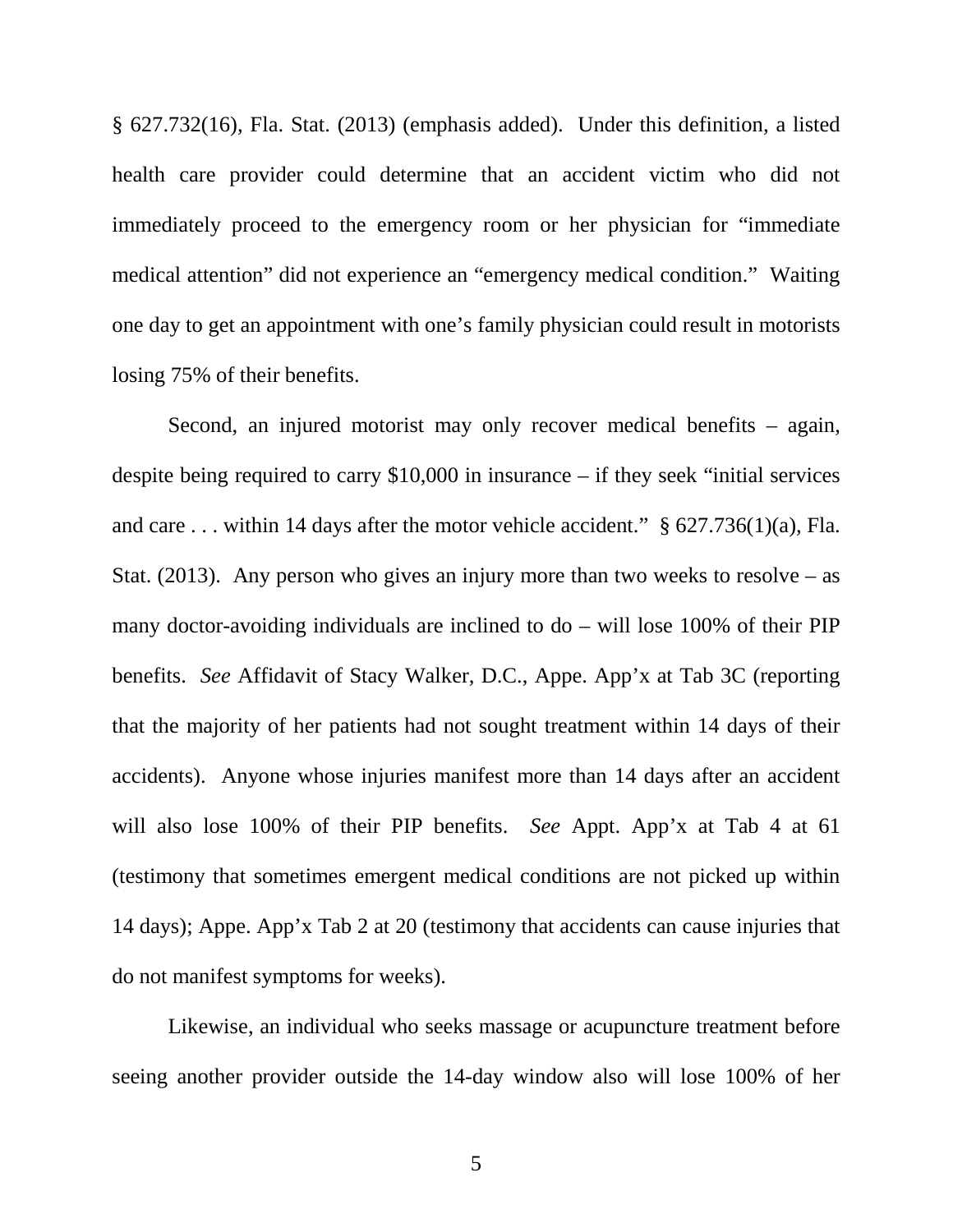benefits because those two medical specialties cannot provide compensable "medical benefits," and thus cannot be the providers who offer initial services. § 627.736(1)(a)5, Fla. Stat. (2013). Furthermore, although chiropractors are authorized to provide treatment to PIP insureds, and can certify that a patient *does not* have an "emergency medical condition," they cannot make the determination that a patient *has* suffered an "emergency medical condition." *See* §  $627.736(1)(a)1-3$ , Fla. Stat. (2013). Thus, an injured motorist who first seeks treatment from a chiropractor before seeing another provider outside the 14-day window cannot receive more than \$2,500 in PIP benefits. As these examples make clear, the 2012 PIP amendments create a myriad of different ways that injured motorists can lose all or most of the benefits they pay for through mandatory PIP insurance.

Not only will these injured motorists not receive prompt compensation of their major medical expenses – to say nothing of the ability to direct their own treatment through the necessary medical modalities of their choosing<sup>[2](#page-8-0)</sup> – but they will not be able to sue until their actual medical bills and lost wages exceed

<span id="page-8-0"></span> $2 \text{ A}$  licensed medical doctor averred that massage therapists offer the "most" beneficial treatment to a patient in an acute state of injury." *See* Dr. Crespo Affidavit, Appe. App'x at 84 (within Tab 3A). He further averred that the American Medical Association has done studies to prove the efficacy of massage. *Id.* In his opinion, the 2012 PIP amendments deny patients "good medical care." *Id.* Similarly, a chiropractor averred that limiting the treatment that chiropractors can provide to accident victims "will result in harm to [his] clients and endanger the public health." *See* Dr. Hansen Affidavit, Appe App'x at 112 (within Tab 3B).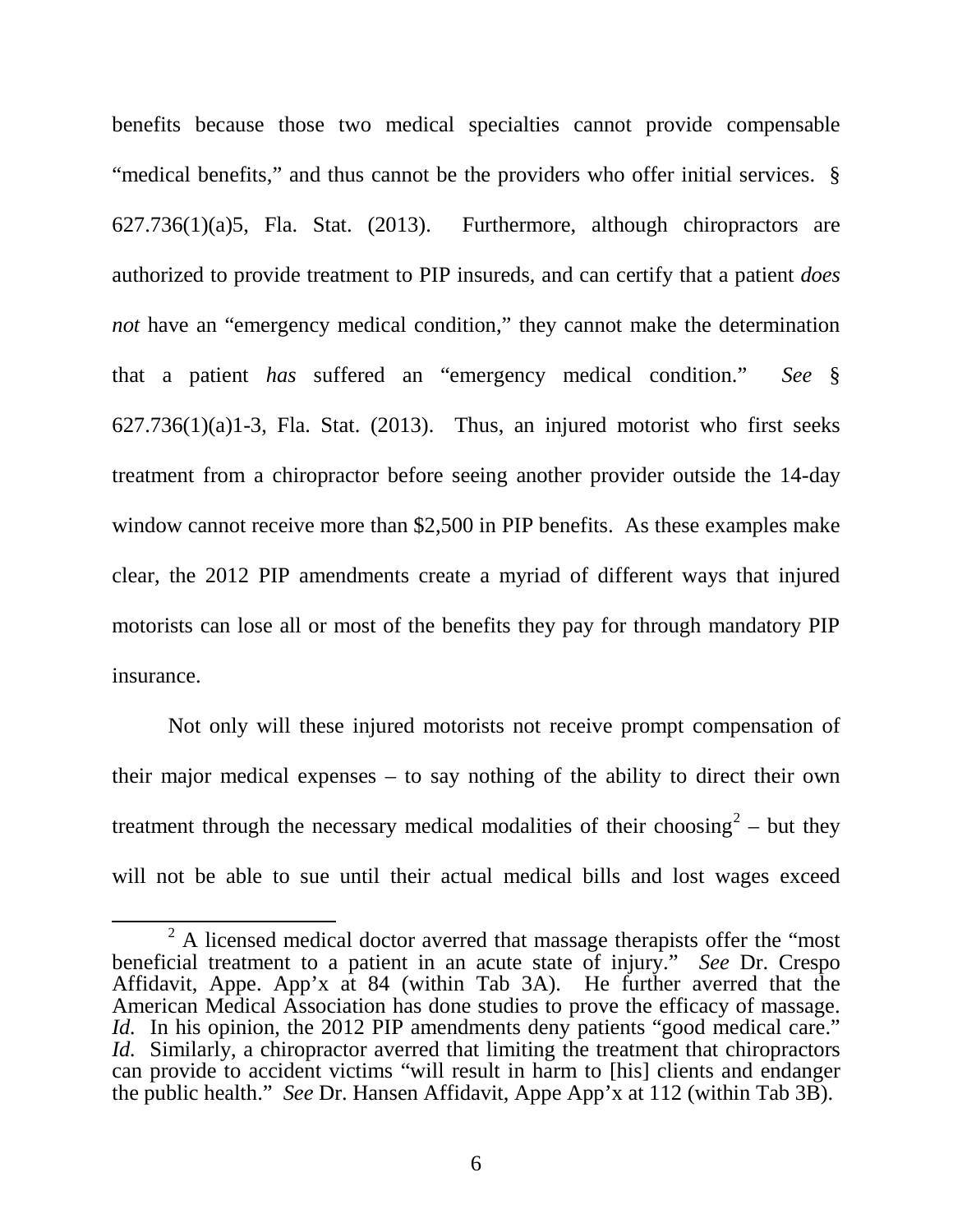\$10,000. Section 627.737(1) still provides immunity from suit "to the extent that the benefits described in 627.736(1) are payable for such injury, or *would be payable but for any exclusion authorized by ss. 627.730-627.7405*. . . ." (Emphasis added). Section 627.736 falls within that range of statutory exclusions. Thus, under the 2012 PIP amendments, insurance providers are allowed to exclude medical bills when a claimant delays treatment or has not experienced an "emergency," cutting benefits by 75-100%, yet at-fault drivers still enjoy immunity from suit up to \$10,000.<sup>[3](#page-9-0)</sup> In essence, the Legislature has created a *forced* \$7,500 to \$10,000 deductible for PIP policy holders in all but the most emergent of cases without restoring the common law right to sue a wrongdoer in court for damages. This is an unworkable result for Florida citizens.

## **II. THE 2012 AMENDMENTS TO PIP UNCONSTITUTIONALLY BAR ACCESS TO COURTS WITHOUT PROVIDING A REASONABLE ALTERNATIVE.**

Article I, section 21 of the Florida Constitution provides: "The courts shall be open to every person for redress of any injury, and justice shall be administered without sale, denial or delay." By virtue of this provision, the Florida Supreme Court has held that "the Legislature is without power to abolish [a common law] right without providing a reasonable alternative to protect the rights of the people

<span id="page-9-0"></span> $3$  This is in direct contravention of the representation made by amicus Property Casualty Insurers of America, et al. ("PICA"), that citizens actually have *greater* access to the courts because they can sue after \$2,500 in medical expenses and for all massage and acupuncture treatments. *See* PICA Brief at 7, 18-20.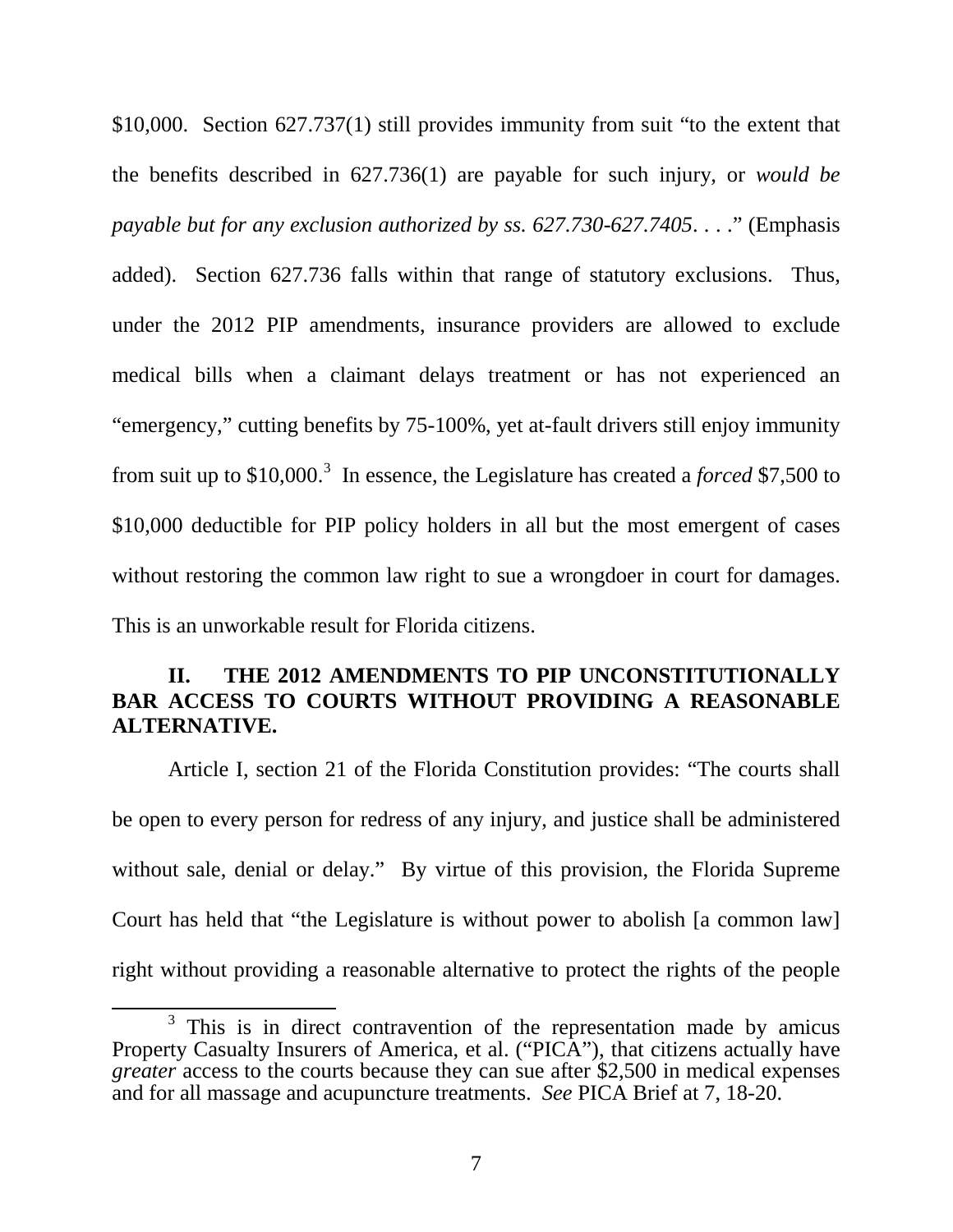of the State to redress for injuries, unless the Legislature can show an overpowering public necessity for the abolishment<sup>[4](#page-10-0)</sup> of such right, and no alternative method of meeting such public necessity can be shown." *Kluger v. White*, 281 So. 2d 1, 4 (Fla. 1973); *see also Smith*, [5](#page-10-1)07 So. 2d at 1088.<sup>5</sup> Prior to the 2012 PIP amendments, the Florida Supreme Court declared that the PIP statutes provide "a reasonable alternative to the traditional action in tort." *Lasky*,

296 So. 2d at 15. It reasoned that:

[i]n exchange for the loss of a former right to recover—upon proving the other party to be at fault—for pain and suffering, etc., in cases where the thresholds of the statute are not met, the injured party is assured a speedy payment of his medical bills and compensation for lost income from his own insurer, even where the injured party was himself clearly at fault. Additionally, he can recover for such expenses which are in excess of his policy limits by the traditional tort action, and may recover for intangible damage (pain and suffering,

<span id="page-10-0"></span><sup>&</sup>lt;sup>4</sup> The Florida Supreme Court later explained that a cause of action need not be totally abolished before access to the courts is denied. *Smith v. Dep't of Ins.*, be totally abolished before access to the courts is denied. *Smith v. Dep't of Ins.*, 507 So. 2d 1080, 1088-89 (Fla. 1987). In *Smith*, the Court found a cap on noneconomic damages was unconstitutional because an injured party is entitled to receive the amount awarded him by the jury, and not an amount limited by the Legislature. *Id.* Similarly, injured motorists are entitled to recover for their injuries and should not be forced to absorb \$10,000 in non-compensable medical bills before bringing suit.

<span id="page-10-1"></span><sup>5</sup> PICA argues that combating fraud and reducing PIP premiums would justify abolishing a common law claim for damages. *See* PICA Brief at 5-6, 14. Even if PICA is correct that there is an overpowering public necessity (which there is not), PICA merely argues that there are no "apparent alternative means for meeting this public necessity." *Id.* at 14. The Legislature, however, considered many such alternatives. Appt. App'x, Tab 2, Ex. E at 5-7.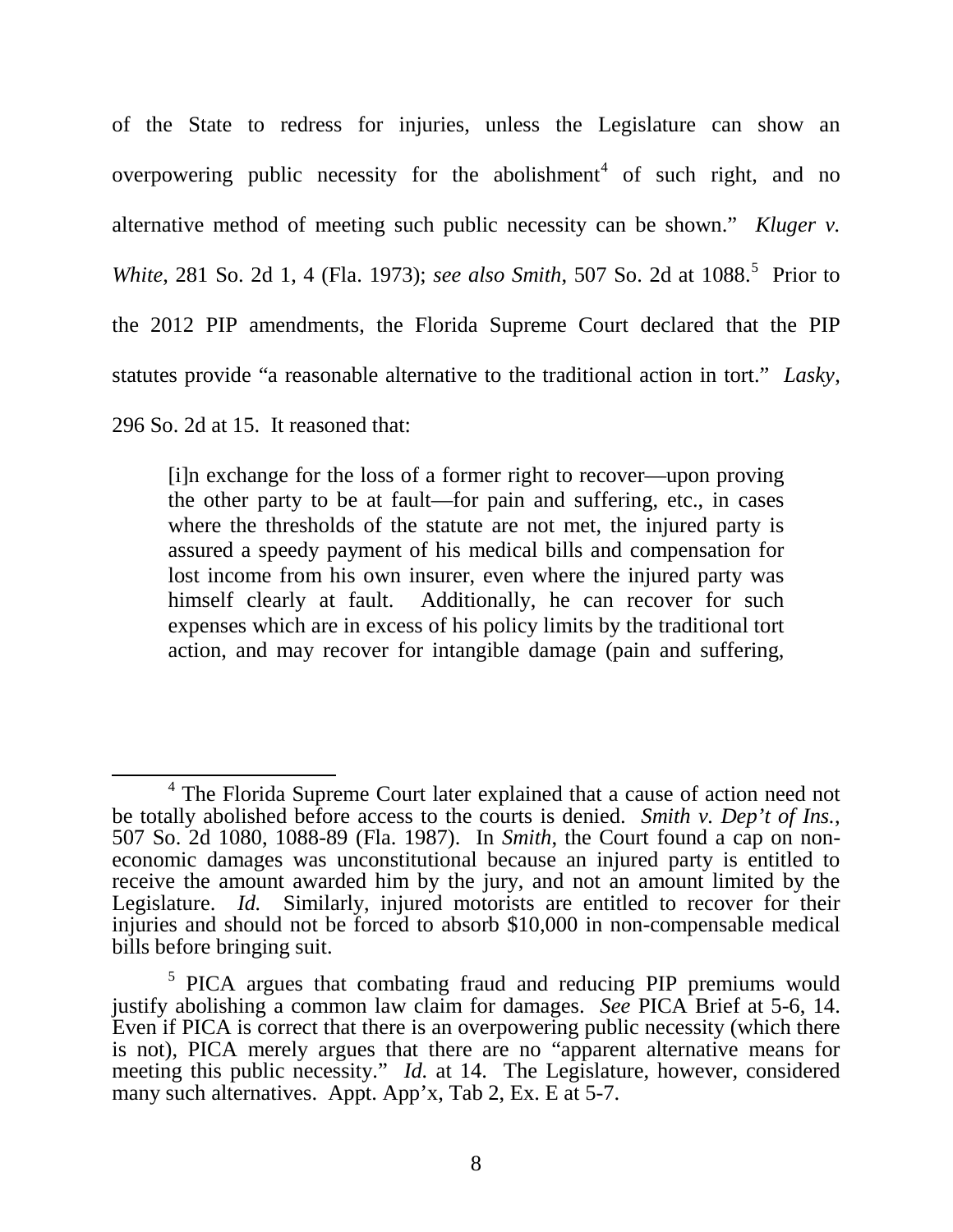etc.) by means of such suit in all but the limited class of cases above mentioned. [6](#page-11-0)

*Id.* Thus, in exchange for only a very small number of cases where intangible damages would not be recoverable, "the injured party is assured of recovery of his major and salient economic losses from his own insurer," regardless of fault. *Id.* at 14.

Just prior to *Lasky*, the Court was also called upon to consider whether a similar statute, prohibiting a motorist from bringing a property damage suit unless damages exceeded \$550, unconstitutionally barred access to the courts. *Kluger v. White*, 281 So. 2d 1, 2-3 (Fla. 1973). There, because the Legislature did not require motorists to maintain property damage insurance, the Court found that citizens had no reasonable alternative to recovering their damages in tort. *Id.* at 5. The *Kluger* Court noted, as did the Court in *Lasky*, that where insurance for certain damage is required, that insurance provides a reasonable alternative to a traditional tort action because injured parties are not left without compensation. *Id.* at 5; *Lasky*, 296 So. 2d at 9. But where a statute leaves the injured party with "no

<span id="page-11-0"></span> <sup>6</sup> When *Lasky* was decided in 1974, a tortfeasor was only immune from suit for intangible damages in the "limited class of cases in which the benefits for medical expenses are less than one thousand dollars." *Lasky*, 296 So. 2d at 14. The Court noted that "[i]n this day of ever-increasing medical and hospital costs, the \$1,000 minimum seems less than illusory." *Id.* at 15. Now, tortfeasors are immune from suit for intangible damages unless they kill or permanently injure their victims. § 627.737(2), Fla. Stat. (2013).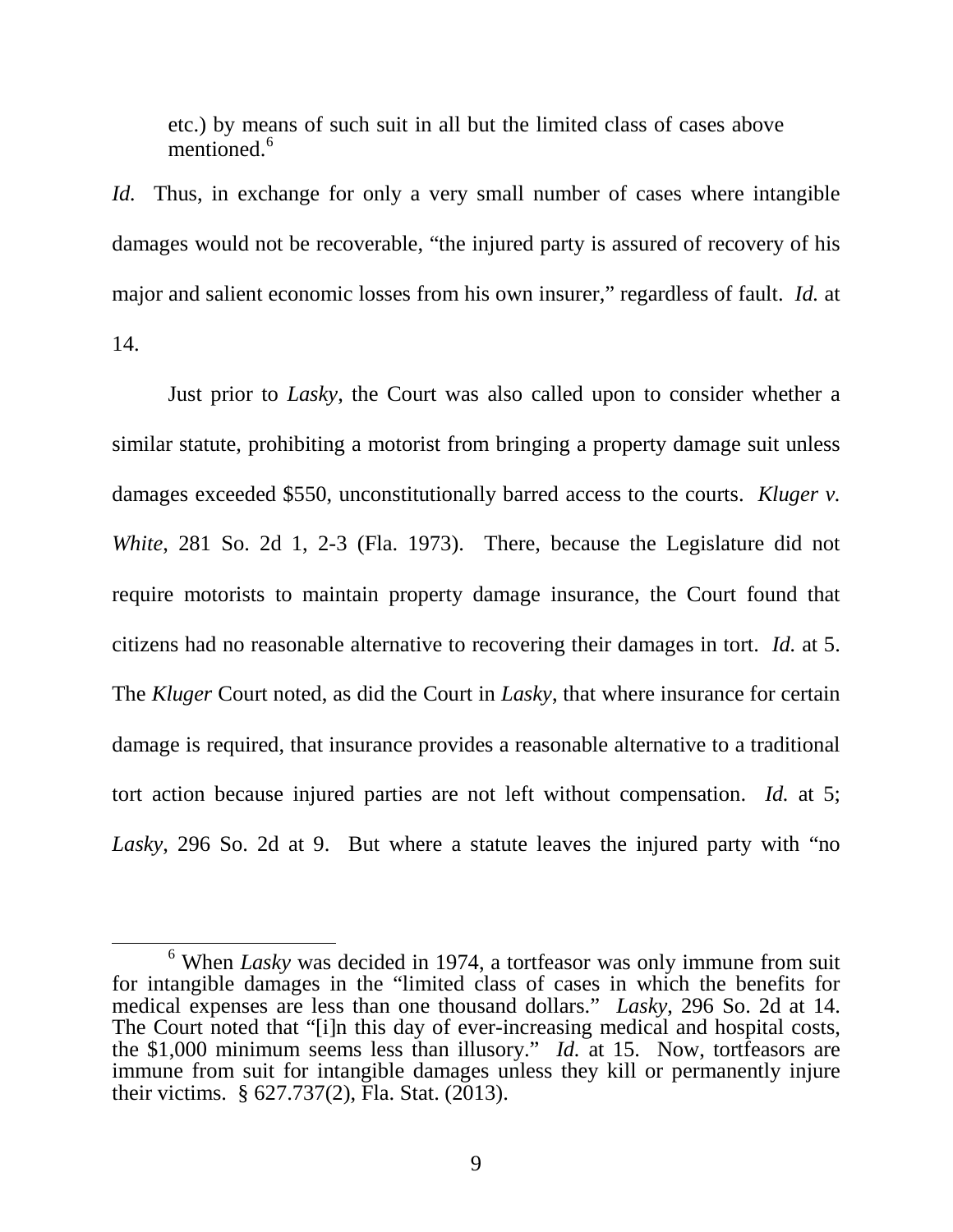recourse against any person or insurer for loss caused by the fault of another," it is unconstitutional. *Id.* at 3.

Shortly after *Lasky*, the Legislature amended the PIP laws. Significantly, those changes raised PIP coverage from \$5,000 to \$10,000, reduced the medical benefits payable from 100% to 80%, eliminated causes of action for intangible damages except for permanent injuries, and allowed insureds to elect higher deductibles. *Chapman v. Dillon*, 415 So. 2d 12, 16, 19 (Fla. 1982). Because of these changes, the plaintiffs in *Chapman* renewed the argument that the PIP statutes denied them access to courts without a reasonable alternative, which the Supreme Court again rejected. *Id.* at 17. The Court stated that "the crux in *Lasky* was that all owners of motor vehicles were required to purchase insurance which would assure injured parties recovery of their major and salient economic losses." *Id.; see also State Farm. Mut. Auto. Ins. Co. v. Nichols*, 932 So. 2d 1067, 1076 (Fla. 2006) (same). Although the Court noted that the percentage of recovery had been reduced, coverage actually increased from \$5,000 to \$10,000, thus assuring that "major and salient economic losses" are compensated through a net increase in benefits. *Chapman*, 415 So. 2d at 17*.*

In their current iteration, the PIP statutes no longer assure that injured motorists receive compensation for their "major and salient economic losses." The statutes require motorists to carry \$10,000 in insurance, yet cut benefits by 75-

10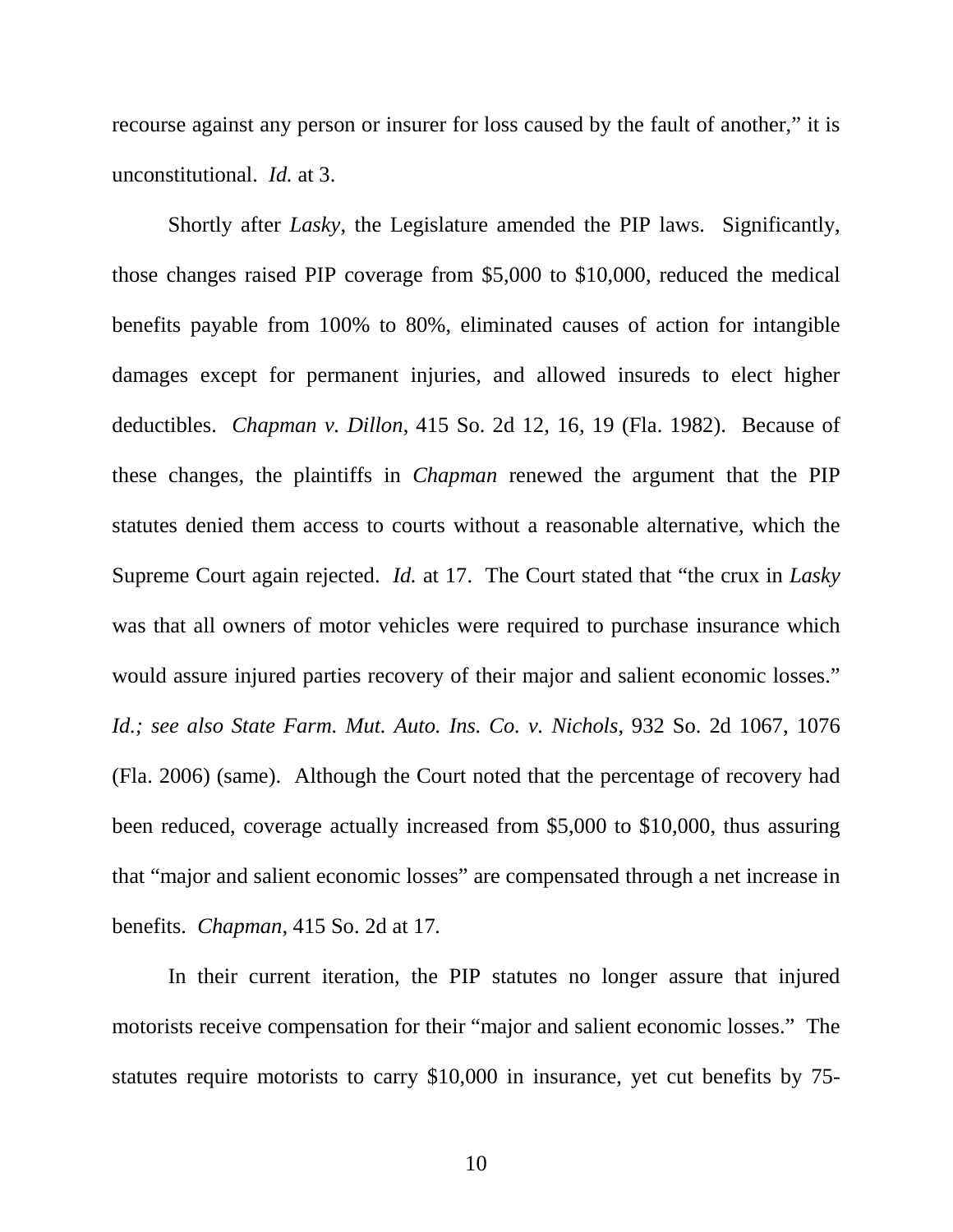100% in many, if not most, instances. These benefit thresholds have no relevance to the severity of a person's injuries or the amount of medical care they require. Furthermore, even if a motorist is precluded from recovering under her own PIP insurance, due to the immunity afforded insured motorists, she still cannot sue the at-fault driver until she has exceeded \$10,000 in damages or has suffered a permanent injury. Maintaining often-worthless PIP insurance, then, is no longer a reasonable alternative to being able to recover in tort. As Justice Overton noted in his concurrence in *Chapman*, the PIP amendments that provided for just a 20% reduction in allowable benefits were "at the absolute outer limits of constitutional parameters." *Id.* at 19 (Overton, J., concurring). The 2012 PIP amendments, creating 75-100% benefit reductions, far exceed any constitutional parameters contemplated by the *Chapman* Court.

The *Chapman* Court also supported its reasoning with the conclusion that "[m]any motorists of this State are covered by some other type of insurance or benefit program that would help pay for their medical expenses and lost income if they were injured in an automobile accident." 415 So. 2d at 17. PICA argues that with the implementation of the Affordable Health Care Act next year, all motorists will have this additional coverage. *See* PICA Brief at 18. However, even with this coverage, it is no longer true (as it presumably was in 1982) that health insurance covers car accident victims. The trial court heard testimony from multiple sources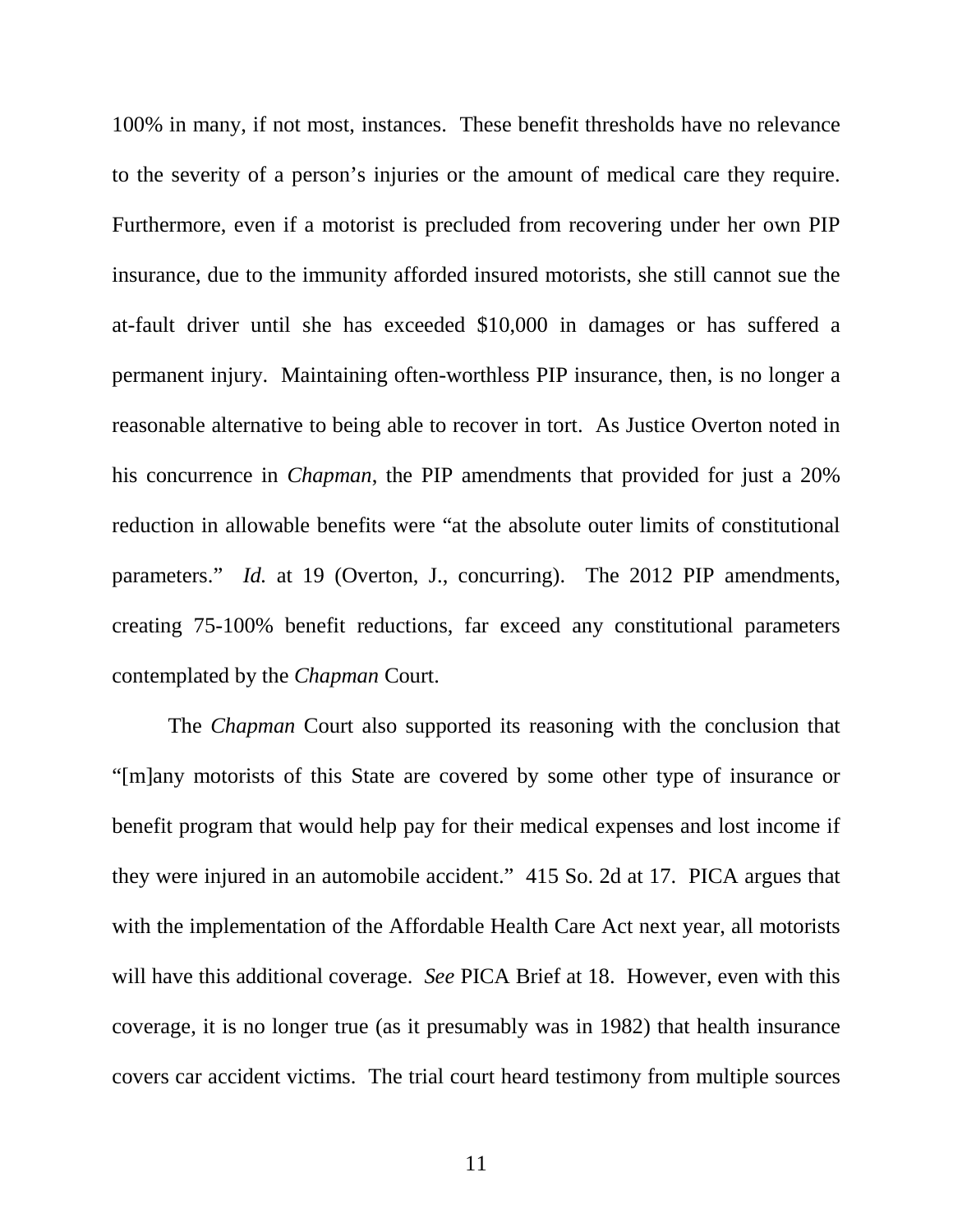that there is no, or very little, general health care coverage for car accidents in most cases. *See* Appt. App'x Tab 4 at 68 ("I've never heard of a general insurance company paying for injuries that were related to an auto accident."); Appe. App'x Tab 2 at 27-28 (testimony that general health insurance and Medicare either do not cover accident victims or provide only limited coverage). Accordingly, the 2012 PIP amendments cannot be seen as backed up by alternative insurance.

Moreover, the difference between the challenged amendments in *Chapman* and the 2012 PIP amendments strip away the logic of the *Chapman* Court. It is one thing to create a net increase in benefits and allow insureds to elect a higher deductible (as the amendments did in *Chapman*), and quite another to force citizens to purchase worthless insurance for thousands of dollars per year. The statistics before the Legislature reveal that an accident-free family with teen drivers in Miami-Dade pays over \$3,200 each year for PIP coverage. (PICA App'x, Tab 2 at 2.) Even with the intended 10% premium reduction – which mostly did not happen<sup>[7](#page-14-0)</sup> – these families are still making annual PIP premium payments of \$2,800; \$300 *more* than the benefits recoverable for all but emergency situations. Thus, not only do the 2012 PIP amendments force Florida citizens to fill the coffers of the insurance companies with little hope for a return on their investment, but the

<span id="page-14-0"></span><sup>&</sup>lt;sup>7</sup> *See* Appe. Appx. Tab 2 at 40 (testimony that the Office of Insurance Regulation received 150 rate filings following the 2012 PIP amendments and only 35 of those had the 10% discount required by section 627.0651, Florida Statutes.)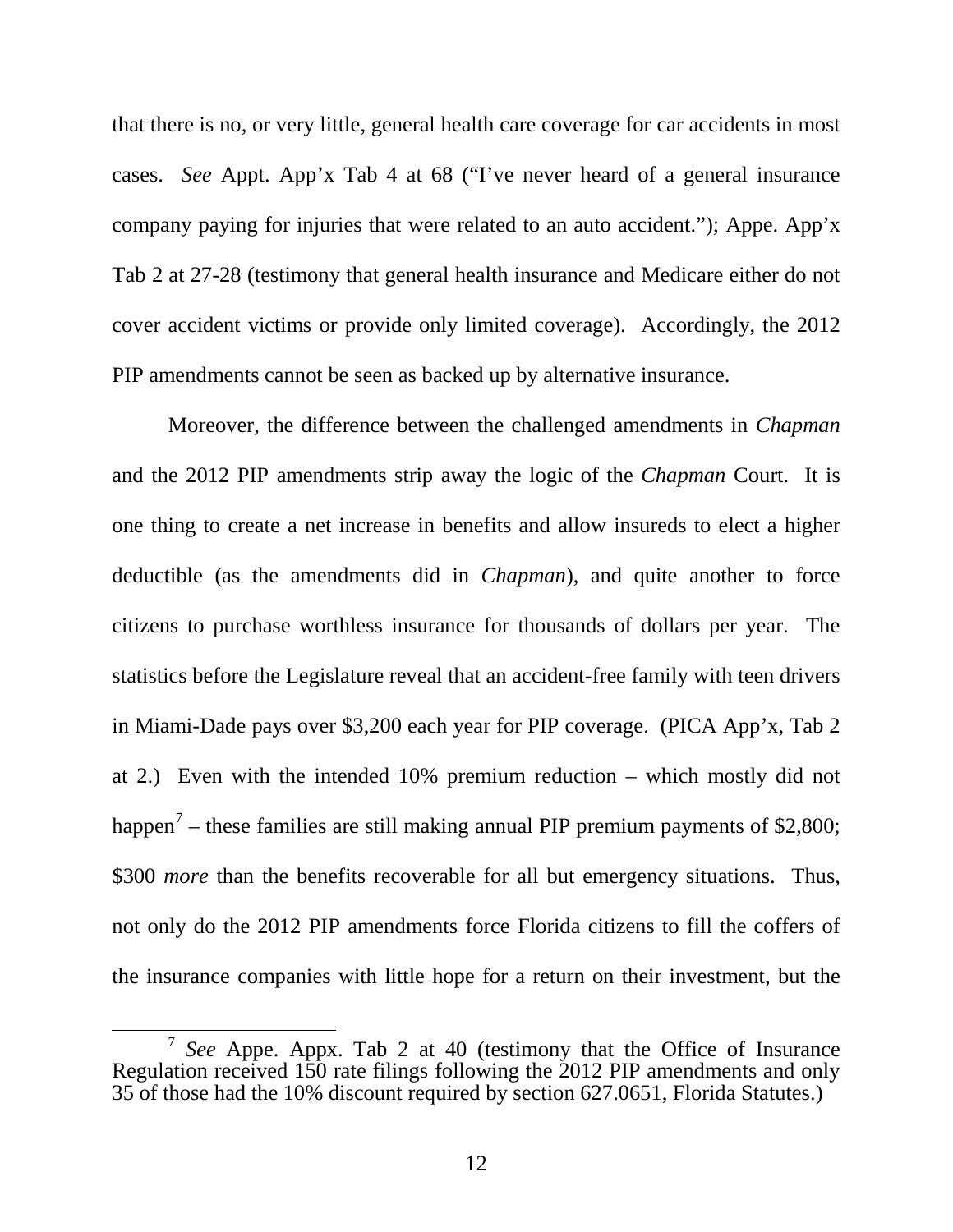No-Fault Law still precludes those same injured parties from recovering from the tortfeasor until they have amassed \$10,000 in damages or suffered a permanent injury.

Although Appellant and the amicus who support him would like this Court to blindly follow the *Lasky* and *Chapman* decisions and uphold the 2012 PIP amendments, this Court has the duty to individually assess amendments to previously-constitutional statutory schemes to ensure they still pass constitutional muster. The Court did just that in the recent case of *Westphal v. City of St. Petersburg/City of St. Petersburg Risk Mgmt.*, Case No. 1D12-3563, 2013 WL 718653 at \*1 (Fla. 1st DCA Feb. 28, 2013). There, the Court examined a worker's compensation scheme, which like the No-Fault Law, was designed to provide swift payment for injuries in exchange for the right to sue. *Id.* at \*4. Between the time the worker's compensation law was enacted in 1968, and the amendments under consideration from 1994, the Legislature reduced the amount of temporary total disability benefits an injured worker could receive by 71%. *Id.* at \*5. The reduction meant that severely injured workers could no longer receive temporary disability benefits after just 104 weeks, but also could not begin to collect permanent disability benefits until they reached maximum medical improvement, sometimes years later. *Id.*

In holding the law unconstitutional, this Court stated: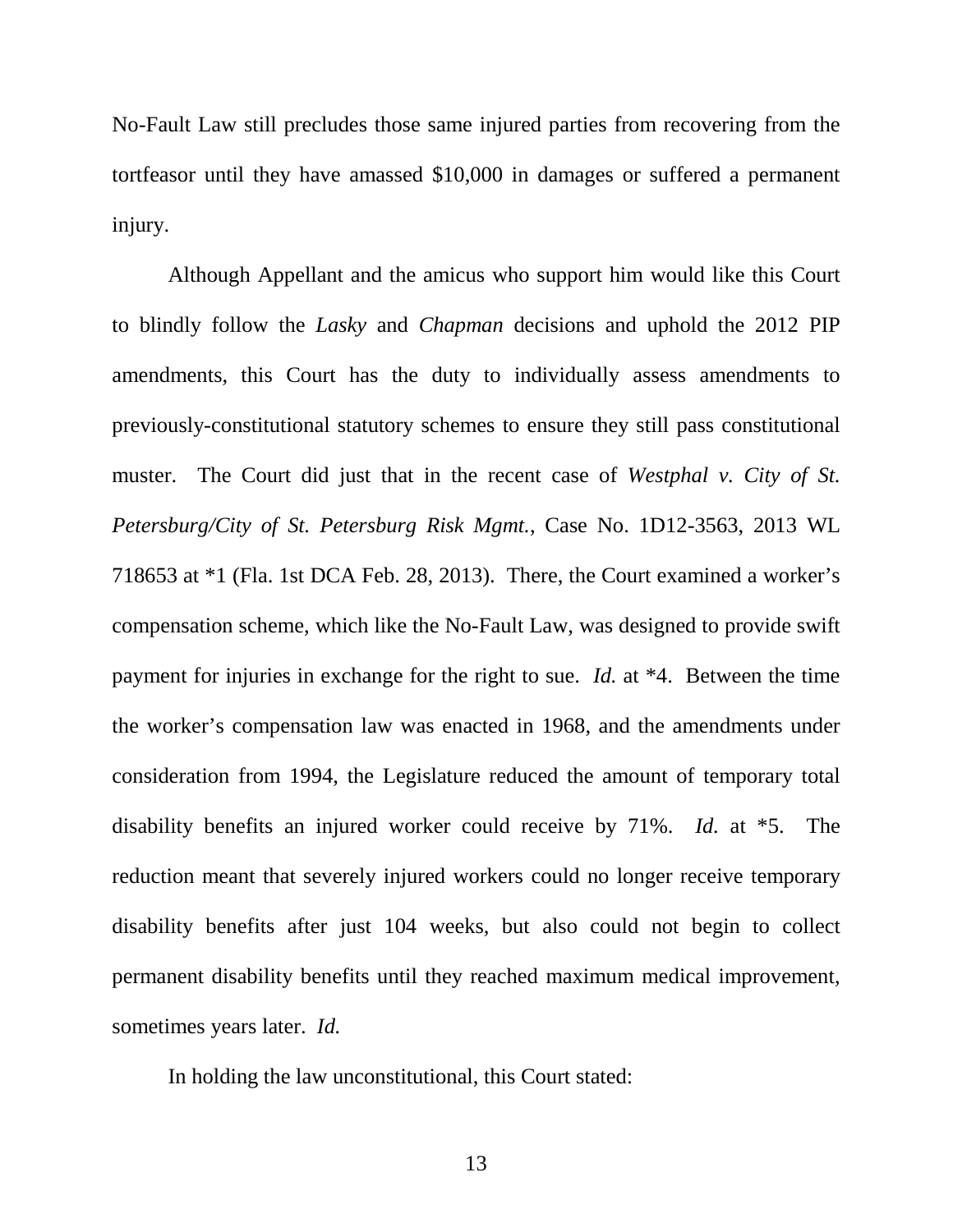A system of redress for injury that requires the injured worker to legally forego any and all common law right of recovery for full damages for an injury, and surrender himself or herself to a system which, whether by design or *permissive incremental alteration*, subjects the worker to the known conditions of personal ruination to collect his or her remedy, is not merely unfair, but is fundamentally and manifestly unjust.

*Id.* at \*8 (emphasis added). The same rationale is true with the 2012 PIP amendments. Through permissive incremental alteration, the Legislature has taken what was once a reasonable alternative to suit for motor vehicle accident victims, and turned it into a scheme where Florida families must purchase often worthless – but still expensive – insurance, and yet still cannot sue until they have absorbed \$10,000 in medical bills or sustained a permanent injury. As in *Westphal*, the scheme is "not merely unfair, but is fundamentally and manifestly unjust." *Id.* at \*8.

In short, this case lies at the intersection of *Kluger* and *Lasky.* Under the original PIP law, an injured party was guaranteed recovery of his medical bills and lost wages up to \$10,000. Suit in tort would not lie until the \$10,000 benefit – which all motorists are required to carry – had been extinguished. Now, however, an injured motorist who carries a \$10,000 benefit may only receive \$2,500 in benefits – or be denied coverage altogether if she seeks treatment after just 14 days – and yet those motorists still: (1) will not be able to sue in tort until their medical expenses exceed \$10,000; and (2) cannot sue for non-economic damages unless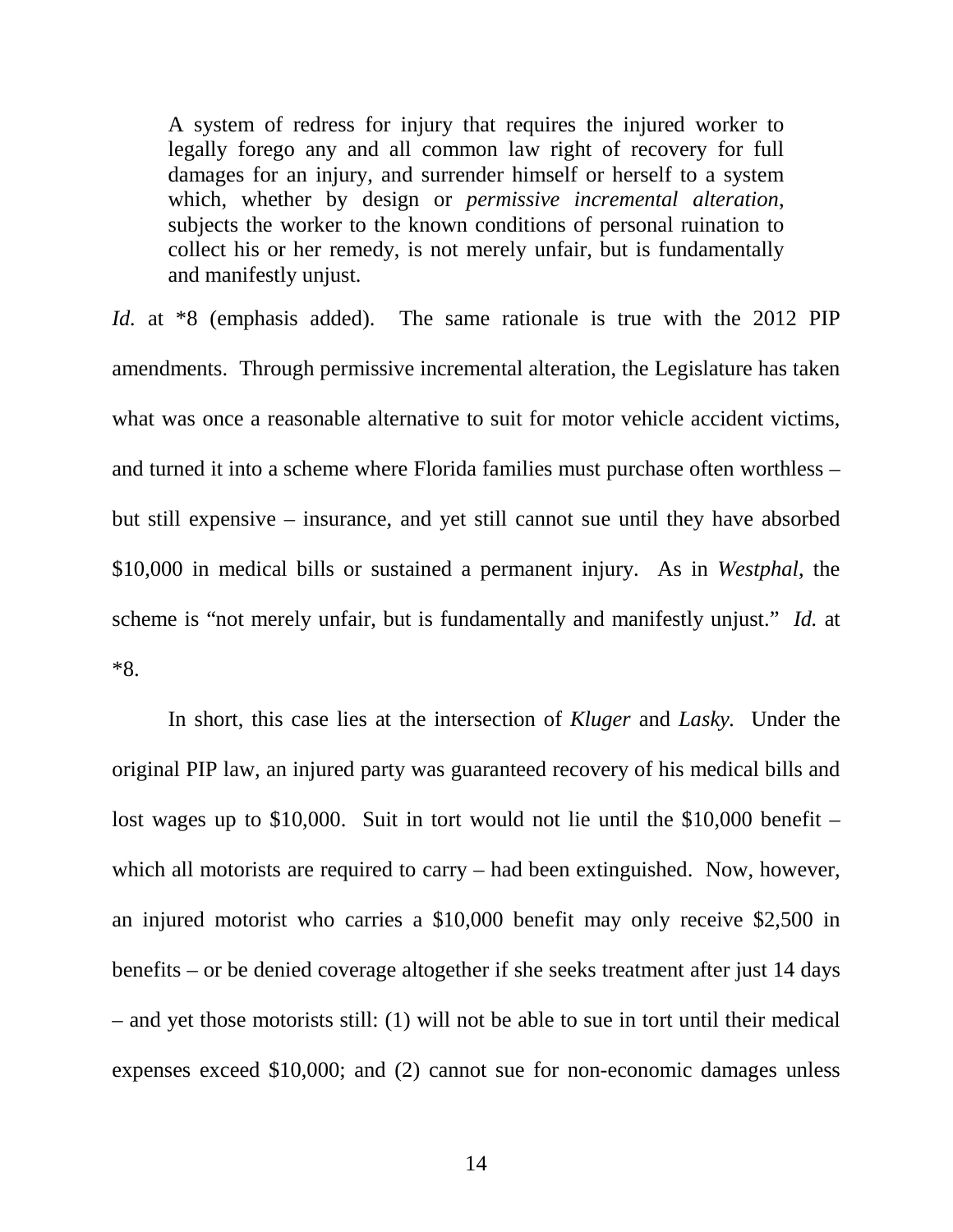they suffer a permanent injury. The law has now become more akin to the flat prohibition in *Kluger* than it is to the original law passed upon in *Lasky*. The Legislature has created a class of citizens, like those in *Kluger*, who have "no recourse against any person or insurer for loss caused by the fault of another." 281 So. 2d at 3. Accordingly, the 2012 PIP amendments unconstitutionally deny Florida citizens access to the courts without providing a reasonable alternative. The trial court's temporary injunction should be upheld.

#### **CONCLUSION**

For the foregoing reasons, the trial court did not err in concluding that the 2012 amendments to PIP unconstitutionally deny Florida citizens access to courts and entering a temporary injunction precluding enforcement of the new provisions.

Respectfully submitted,

CREED & GOWDY, P.A.

*/s/ Jessie L. Harrell*

Jessie L. Harrell Florida Bar No. 0502812 Primary: jharrell@appellate-firm.com Secondary: filings@appellate-firm.com Bryan S. Gowdy Florida Bar No. 0176631 bgowdy@appellate-firm.com 865 May Street Jacksonville, Florida 32204 (904) 350-0075 (904) 350-0086 facsimile

Attorneys for Florida Justice Association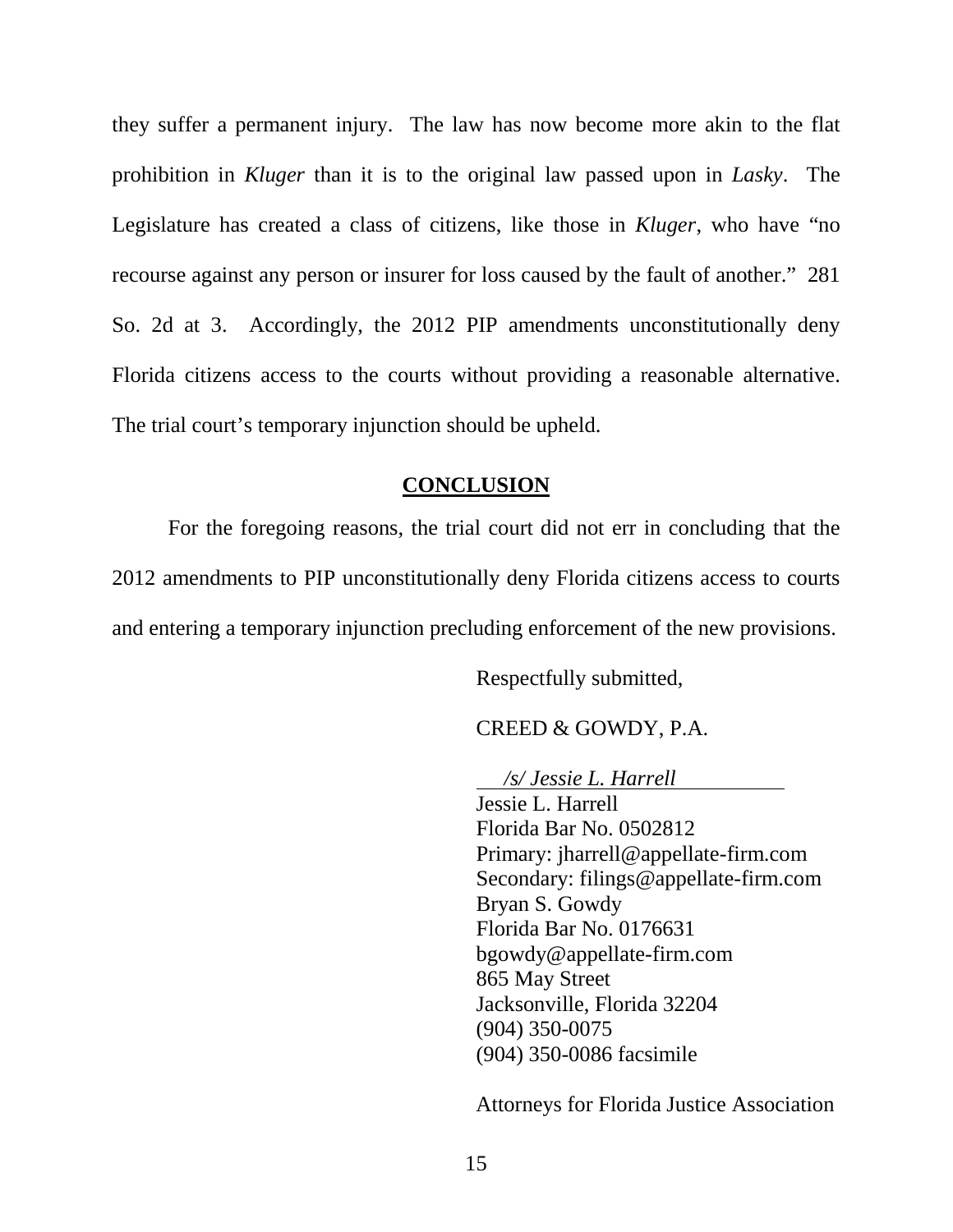## **CERTIFICATE OF SERVICE**

I HEREBY CERTIFY that a true copy of the foregoing has been furnished

this 17th day of June, 2013, by electronic mail to:

C. Timothy Gray Paul W. Lambert Office of Insurance Regulation 502 N. Adams Street Larson Building, Room 647-B Tallahassee, Florida 32301 Tim.gray@floir.com *Ass'n* Bruce.culpepper@floir.com Adam S. Levine

Allen C. Winsor alevine@law.stetson.edu Rachel E. Nordby *Counsel for Appellees* Timothy Osterhaus Office of the Attorney General Theodore E. Karatinos The Capitol, PL-01 Holliday, Bomhoff & Karatinos, PL Tallahassee, Florida 32399-1050 18920 North Dale Mabry Highway [Allen.winsor@myfloridalegal.com](mailto:Allen.winsor@myfloridalegal.com) Suite 101 [Rachel.nordby@myfloridalegal.com](mailto:Rachel.nordby@myfloridalegal.com) Lutz, Florida 33548 [Timothy.osterhaus@myfloridalegal.com](mailto:Timothy.osterhaus@myfloridalegal.com) tedkaratinos@hbklawfirm.com *Counsel for Appellants Counsel for Amici, FAA and FSOMA*

Luke Charles Lirot Kimberly A. Driggers Clearwater, Florida 33764 & Gwartney, P.A. [Luke2@lirotlaw.com](mailto:Luke2@lirotlaw.com) 909 East Park Avenue [jimmy@lirotlaw.com](mailto:jimmy@lirotlaw.com) Tallahassee, Florida 32301

J. Bruce Culpepper Law Office of Paul W. Lambert 200 East Gaines Street plambert@paullambertlaw.com Tallahassee, Florida 32399 *Counsel for Amici, Fla. Chiropractic Counsel for Appellants* 11180 Gulf Boulevard, Suite 303 Clearwater, Florida 33767 aslevine@msn.com

2240 Belleair Road, Suite 190 Brooks, LeBoeuf, Bennett, Foster, *Counsel for Appellees* [Kdriggers@tallahasseeattorneys.com](mailto:Kdriggers@tallahasseeattorneys.com) [Meredith@tallahasseeattorneys.com](mailto:Meredith@tallahasseeattorneys.com) *Counsel for Amici, Fla. Chiropractic Ass'n*